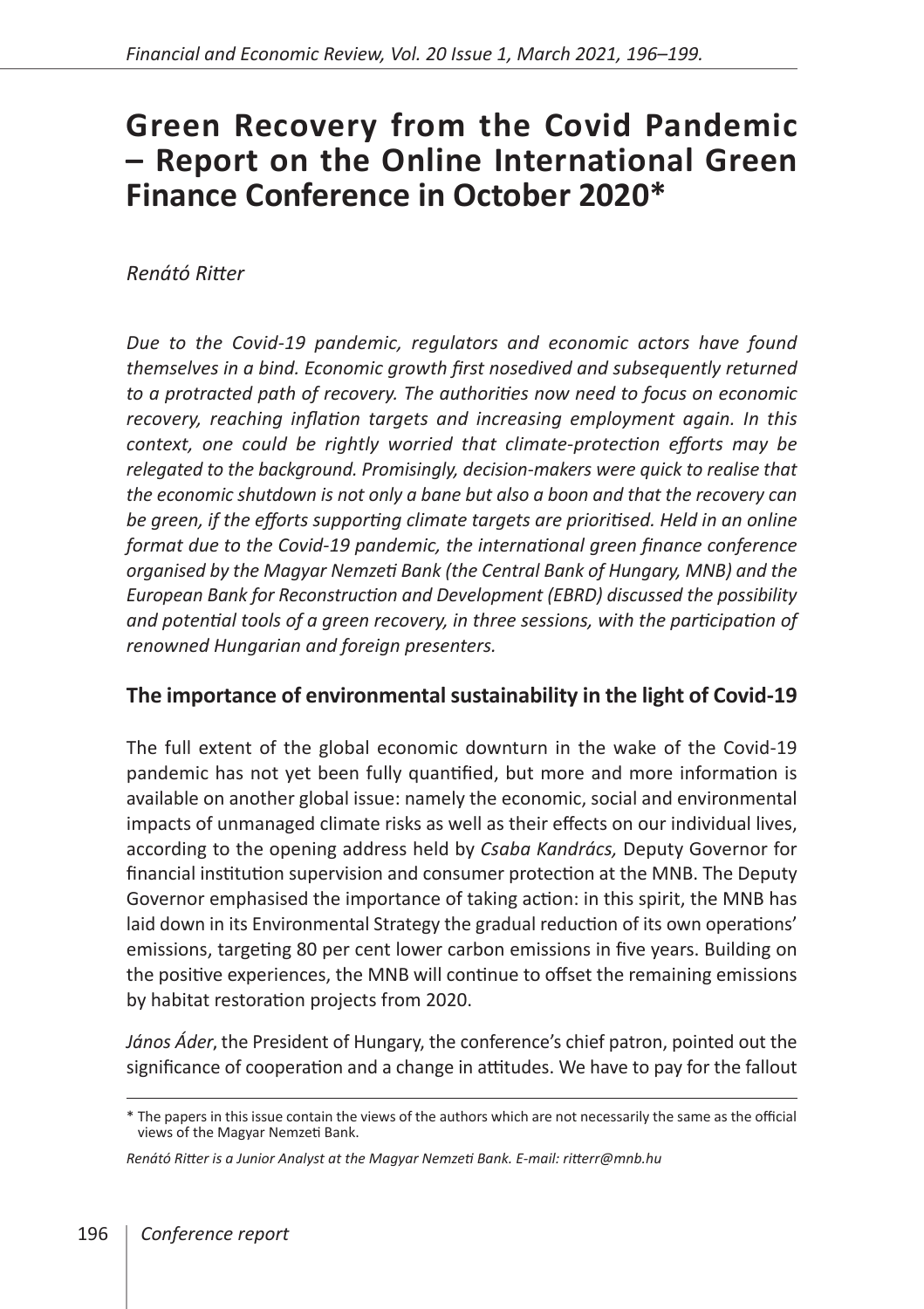from climate change sooner or later, either at the individual level, or, failing that, society as a whole will have to pick up the bill. The President noted that decisionmakers need to realise that environmental capital needs to be quantified so that otherwise invaluable resources – such as clean air, fertile land or clean drinking water for human or industrial use – are managed in a sustainable manner.

*Pavan Sukhdev*, President of WWF International, expounded on why the previously mentioned change in attitudes was important. The Holocene, the current geological epoch, has provided opportunities for unprecedented rapid growth, by creating a safe and predictable environment for human civilisation (one need only think of the predictable cycle of seasons, evenly distributed precipitation or the stability of food supply, thanks to biodiversity). However, while enjoying the benefits of this spectacular development, the physical limits of the planet have been reached, which undermines the safe basis for our ascent. The lack of harmony between humans and nature has resulted in the increasing spread of diseases, and even a pandemic unparalleled for decades. The latter has had profound consequences for all our lives, which may be sufficient to make humans take into account during rebuilding the economy and our private lives what we base them on, namely the environment around us.

#### **Assessing and managing climate and environmental risks**

According to *Mattia Romani,* Managing Director of the EBRD, regulatory reforms strengthening private investments are needed to establish a competitive, wellgoverned, inclusive, integrated, resilient and – in particular – a green market economy. Central banks' prudential instruments should address the exponential asset repricing caused by climate change. The Paris climate targets can be met with the existing technology, but countries' pledges are insufficient for success and further measures are required. *Romani's* closing remark is worth considering: implementation of the 'leave-no-one-behind' principle makes it possible to complete the carbon-neutral transition in time.

In his presentation, *Ma Jun,* Special Advisor to the Governor of the People's Bank of China, described the pillars of the Chinese green framework, the central element of which is the taxonomy used to identify green activities. Similar to the European Commission's taxonomy, $1$  its main aim is to determine the activities that can be considered sustainable, thereby curbing the spread of 'greenwashing'. China has developed three different taxonomies, one for lending, another one for green bonds and a third one for green projects.

<sup>1</sup> https://ec.europa.eu/info/business-economy-euro/banking-and-finance/sustainable-finance/eu-taxonomysustainable-activities\_en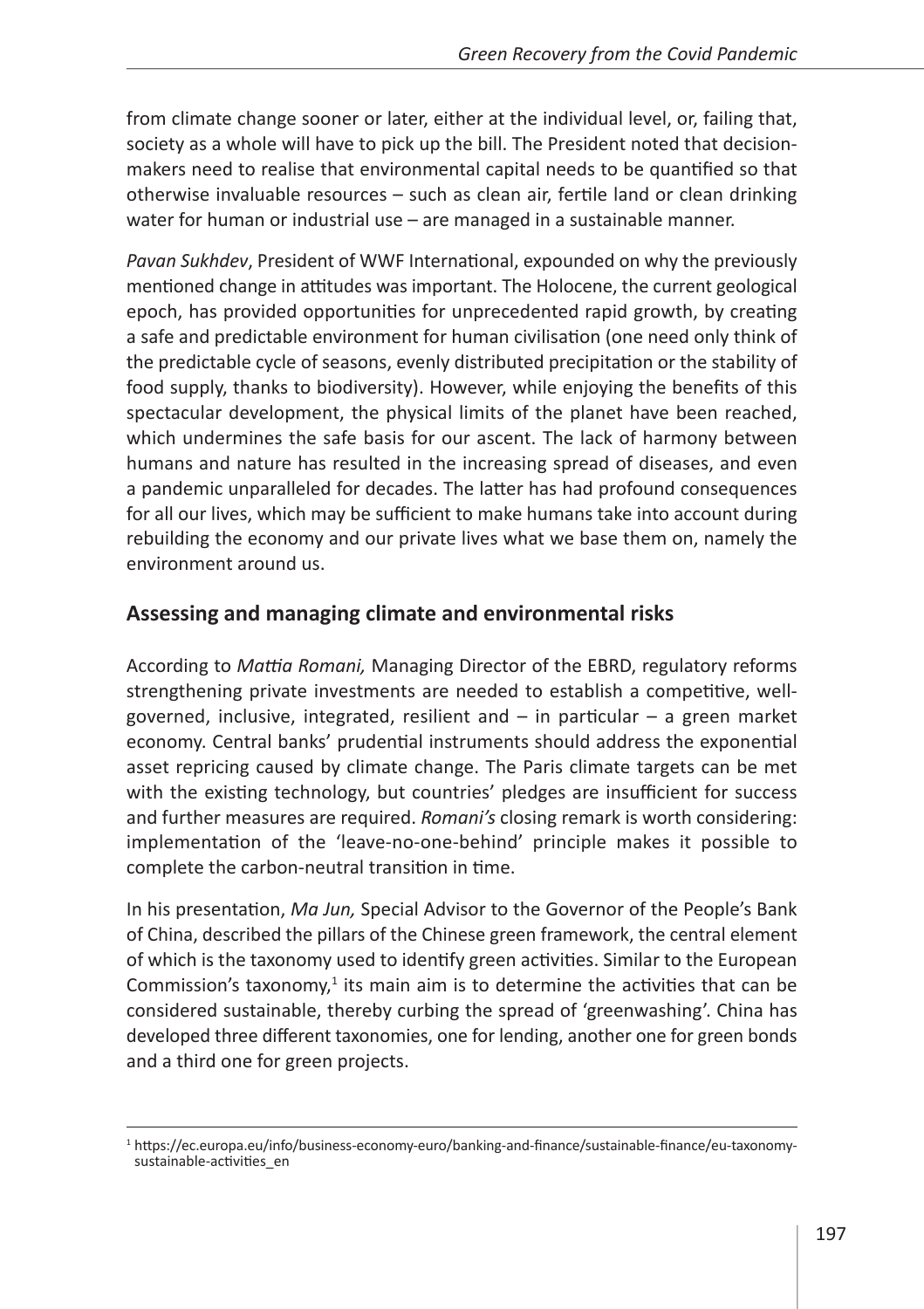*Jo Paisley*, Co-President of the GARP Risk Institute, discussed financial institutions' exposure to climate risks. While institutions mainly see the opportunities offered by climate change in the next five years, over the long run the negative effects dominate. When it comes to quantifying risks, only a marginal proportion of firms believe that climate risks are priced adequately, which may pose a significant issue when they do materialise. A common framework should be established to ensure the comparability of the results of the models quantifying the effects of climate change, both at the local and the global level.

During the panel discussion, *Linda Zeilina,* CEO of International Sustainable Finance Centre, compared the current situation to a potential future Minsky moment arising from climate change, where regulatory bodies need to take unconventional measures to protect the economy.

*Katalin Sipos,* Director of WWF Hungary, pointed out the benefits of financing a habitat restoration project, stressing that as a first step, it is always more effective to reduce emissions than engaging in carbon offsetting projects. Besides climate change, an emergency is caused by the reduction of the world's environmental capital, and habitat restoration projects may have a direct positive effect.

## **Opportunities for a green recovery**

No central bank can disregard the climate change transition risks, said MNB Deputy Governor *Csaba Kandrács,* in his presentation held in the second session. In cooperation with the NGFS, $2$  the MNB wishes to develop a climate stress test that assesses the vulnerability of the economy in three scenarios. The Deputy Governor explained that the MNB had introduced an unprecedented green capital requirement discount scheme for banks in 2020 that is expected to boost, via lending, the renovation of Hungarian buildings, which have low energy efficiency. Another objective is to enhance the market for green financial products in Hungary and focus institutions' attention on sustainable risk management.

*Sean Kidney*, CEO of Climate Bonds Initiative, underlined that humanity needs to face the negative effects of climate change, which may not always be evident (such as extreme weather events), as for example pandemics similar to Covid-19 may also become more frequent. Fortunately, in itself, the reallocation of the capital amassed around the world for financing sustainable projects would be enough for a climate-neutral transition. The only task is to provide the necessary green financial instruments, for example in the form of green bonds.

<sup>&</sup>lt;sup>2</sup> Network of Central Banks and Supervisors for Greening the Financial System